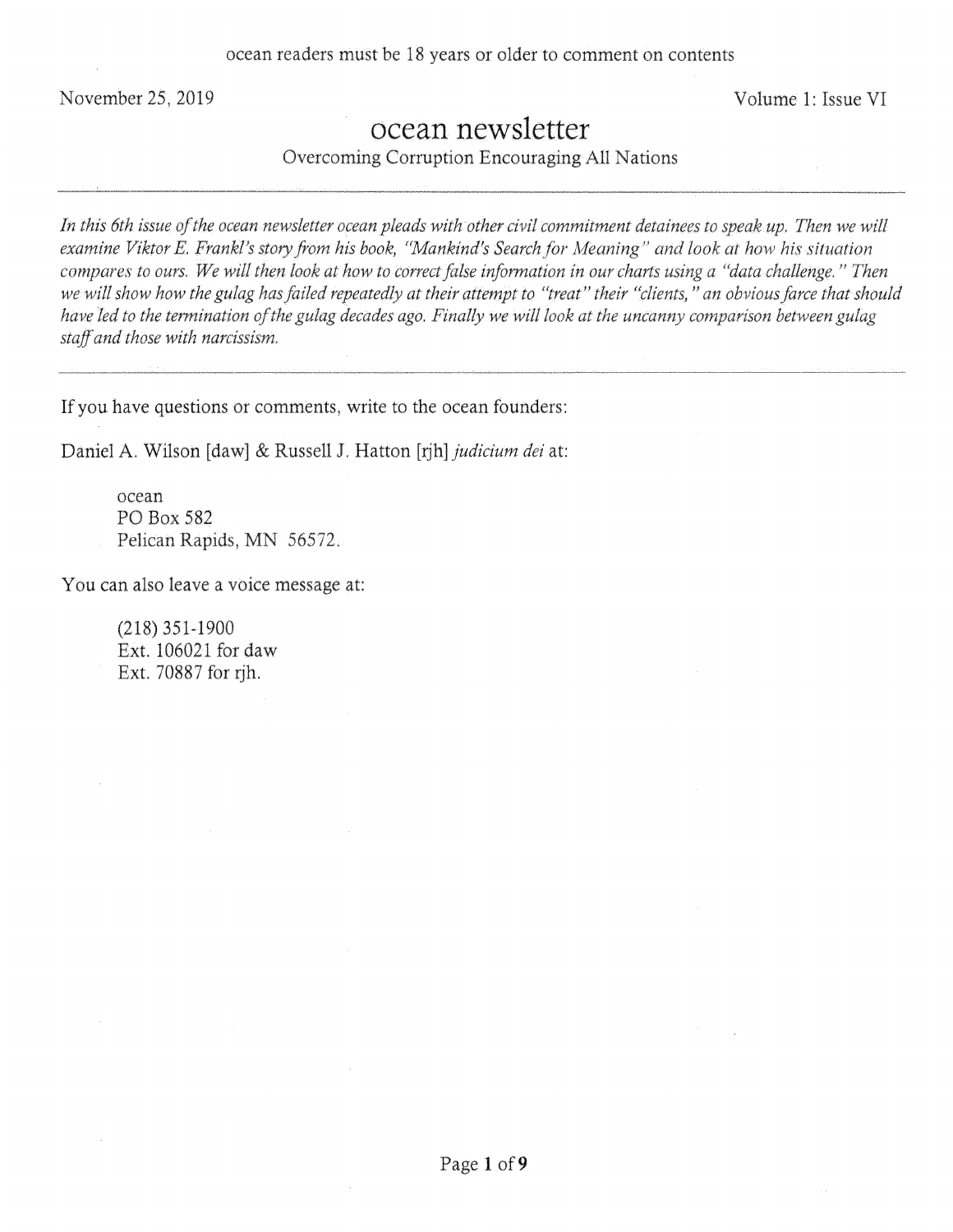# $\mathbf{\mathbf{A}}$  A Call to Action!  $\mathbf{\mathbf{A}}$

#### Ocean Pleads with other Civil Commitment Detainees to Speak Up: "Exploitation Does not Thrive Without Cooperation!"

We do not plan on letting up any time soon! We understand that it seems hopeless to fight back, but *its* not about odds. It doesn't matter how likely it is that we will be successful—that is not the focus. It is about preserving your personal dignity and living with purpose.

Who are you? Why are you on this planet. What is all of this for? If you have not asked and answered these questions, you are not living yet.

Perhaps you don't think you have what it takes. Your probably right. Alone, you don't have what it takes. But there are many other supporters out there that want to see you go home and become a productive member of society. But more important than that, they want to see justice served. People rejoice when bad people are held accountable.

Wow, what right do we—a couple of sex offenders—have in saying anything about "bad people?"... We are no longer sex offenders, but *Defenders.* We no longer offend against others, we defend others. We defend humanity. We defend what is good and right and just.

We are 100% human being and fully capable of loving compassion. We know the dark side all too well. But we are not monsters or animals and neither are you! We are Overcomers. We take the challenge of achieving freedom against all odds. This is not only the fight of our lives, it is the fight of our generation. Think about it. If civil commitment continues the way it is, it could lead to justifying the indefinite incarceration of millions of people. This can be done by the power of a psychiatrist opinion about your "mental health" and their prediction of your ability to commit a crime or hurt someone *in the future,* whether you have done anything in the past or not.

Our Time Has Come to demand ACCOUNTABILITY from the leaders of this scheme.

So what do you do now? Here are some ideas to start with:

1. Read—a lot. There is plenty of information out there about why civil commitment does not work and why it is horrible for our society.

2. Write—Your right to free press is one of your best friends, spread the information that you learn to everyone you know and if you can get it on the net, do it.

3. Speak—Your Freedom of speech is also one of your best friends. Use all of your resources—including your right to free speak. USE YOUR VOICE. But make sure you do your research before you open your mouth. 4. Overcome.

Read our December 4th "ocean Special" article to see how ocean has specifically made an influence. If anyone wants us to send them information, write to us and we'll send it [DAW]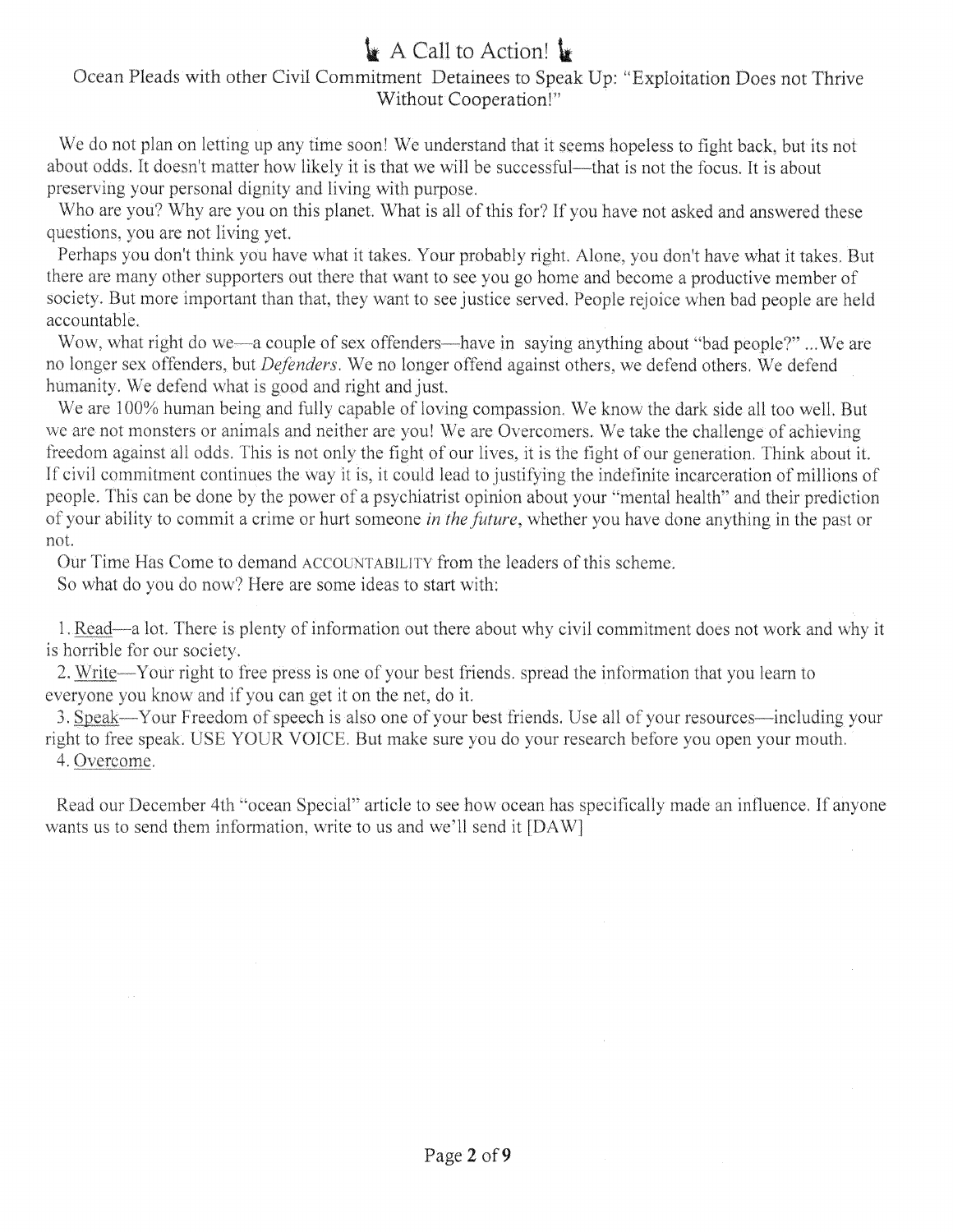#### Detainee Interviews

If the state authorities are going to keep us locked up forever, they are at least going to know how we're getting *along. <The term Detainee is more fitting than client>* 

This weeks "detainee" is not an msop detainee at all, but a former detainee of the Auschwitz concentration camp. Born in Vienna in 1905, Psychiatrist Viktor E. Frankl survived to tell of the horrors of his experience in Nazi death camps. Dr. Frankl's focus within his writing are of man's response to suffering. Although he describes the events and people of the camps, my take away from his book *Mankind's Search for Meaning is*  that he was fascinated by what people do with suffering. In this capacity, civil commitment detainees can relate. However, I must make a disclaimer before I continue: My preventative detention was caused by many factors, but simply put: it was my wrongdoings that ultimately caused my incarceration. Although "they" lied to the public and to me about how they were going to achieve the goal of double jeopardy, I am not locked up because of my race, which is far more unjust than what has happened to me.

Suffering in and of itself is meaningless; we give our suffering meaning by the way we respond to it... Forces beyond your control can take away everything you possess except one thing, your freedom to choose how you will respond to the situation. You cannot control what happens to you in life, but you can always control what you will feel and do about what happens to you. (p. x)

This is how we became Defenders. Frankl talks about all of the horrors of the concentration camp and the worst horror of them all—apathy. The conditioning caused by repeated trauma resulting in an indifference to human suffering and death. I see this here at msop. 77 men have died here. One day I was very bothered by such a high number. I went to group and spoke about it saying, "I bet you clinicians become quite frantic when another one of your detainees dies without rehabilitation. I picture you guys in your offices just freaking out trying to get just one guy better before he kicks the bucket." The response I got was, "we don't control when detainees die." She missed my point completely. She has no feelings at all about detainees dying here, and many of the detainees are just as indifferent. I don't want to get this way. I want injustices to make me angry. I don't want my conscious to be seared beyond compassion. I want to rejoice when someone makes it, and weep when they don't. However, I see myself becoming cold too. I have been here 3 years and have witnessed 13 deaths in that short time. It's so common. Most of those who have died were well over the age of desistance and the likelihood of them reoffending was almost indistinguishable to someone who has never committed a sex crime at all. msop still refused to release them.

So the apathy of all who work and live here is the killer, not msop the organization - but msop *the people.* The fact that almost everyone here—both detainee and staff have lost hope in society altogether—that is why we remain here.

In his book, Frankl goes on to write about a man's ability to "regress" and become very primitive when he gets committed. His conversations tend to center around politics and/or religion (both sources of power for the powerless) and his obsessions become food and other creature comforts. I see this at MSOP at a level that is quite disgusting. However, reading it in Frankl's book helps me be less judgmental.

We are all frantic to find meaning and a sense of reality in this box called civil commitment. It is quite ironic that the goal now is to protect ourselves from allowing these facilities to make us insane by means of apathy or regression.

So how do we build hope again? This is what ocean is trying to figure out. For me it has been to just do, say, write and fight what I believe in and ignore the consequences. This has meant to fight against the temptation to be comfortable. What we are doing is anything but fun. Its work. Its daunting work because there is no reason to believe that it will ever be worth it.

But we have heart, and we are men and we have the blood of warriors running through our veins, ocean is a manifestation of this mentality.

This might sound too dramatic, but like Frankl says, "Even we psychiatrists expect the reactions of a man to an abnormal situation, such as being committed to an asylum, to be abnormal in proportion to the degree of his normality." (p. 20) So I am reacting as expected I suppose. [DAW]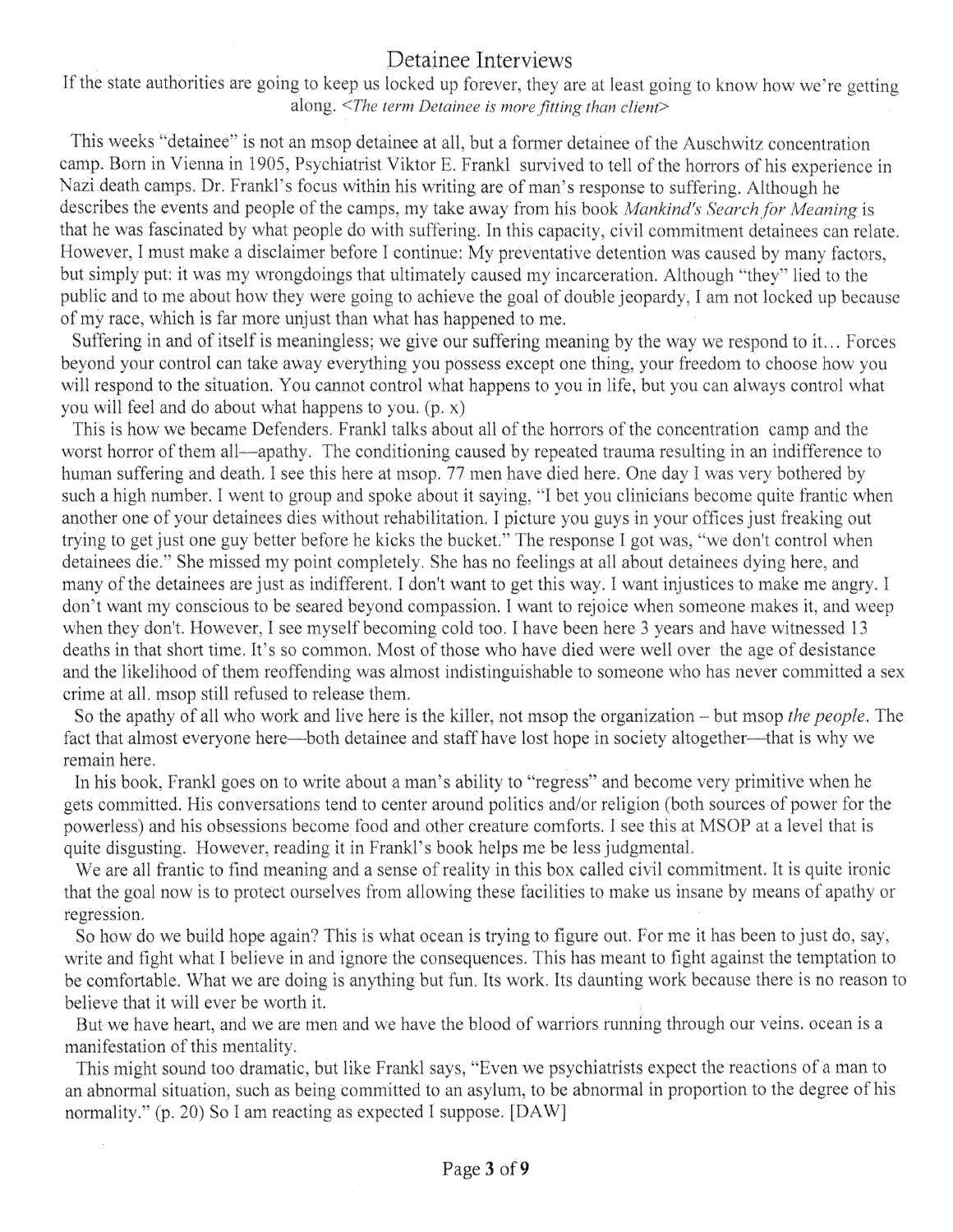## Correcting False Information in your Detainee Charts Via Data Challenge—It's Your Responsibility

[check your state statute]

When you are indeterminately civilly committed, there is data and information that is authored and maintained about you by others and the committing court maintains data regarding your "Findings of Facts."

Also, the Minnesota Department of Human Services maintains data post-commitment, relative to your admission and detention at MSOP.

While at the Minnesota Sex Offender Program (MSOP) you are given Quarterly Reports, Annual Reports and Annual Mental Health Assessments.

This data must be completely accurate.

Detainees who are concerned with inaccurate data need to sit down with the authors of these documents and work to craft them truthfully.

If that doesn't work, you need to request that the data reflect the complete truth and if that doesn't work you can do what is called a "Data Challenge" [Data Accuracy And Completeness Challenge, According To The Requirements Of Minn. Stat. § 246B.01 CHAPTER 13].

The Data Challenge is to the Responsible Authority msop Policy and Compliance Specialist-Stephen Steyck [at MSOP].

Mr. Steyck has 30 days to correct the data being challenged and if he does not, you must write the Office of Administrative Hearings (OAH) for a resolution to the disputed data.

The OAH will set it up for a hearing in front of an Administrative Law Judge (AU) and then you can expect the Minnesota Assistant Attorney General to respond to your challenge in the form of a Motion for Summary Disposition.

This may sound complicated. However, it doesn't take long and is well worth it to show whoever has access to your file just who you really are.

Many detainees complain that their charts are fabricated lies but get frustrated and tear them up.

This is what msop wants you to do, to just comply and conform or pretend it isn't happening.

I [Peter Allan] have personally gone through the process and found it gratifying to know there is a court that no msop wants to sit in front of while you ask the questions.

Normally msop will change the data to reflect the truth as sometimes honest mistakes are made.

These documents in question are the same ones that thousands of DHS - msop employees have access to, not to mention the Treatment assessors, Risk assessors, Mental Health Assessors, experts for the court, Attorneys, County case workers, Judges, the SRB/CAP, etc.

These quarterlies and annuals are now the basis for your continued commitment.

The new quarterlies do not have a "case formulation" section but it is now only in the "Annual Review."

Always add to the: "detainee contribution" showing current behavior or lack thereof. You will need to thoroughly review your case formulation and go over it line by line and make it completely accurate.

It is your right to be accurately portrayed.

There are restrictions with respect to the Findings of Fact that cannot be challenged unless you receive "new evidence" you could not have found after one year has elapsed after your final commitment.

If you don't challenge the incorrect data, some of you will be given non-petitioned reviews or random audits or Hospital Review Board reviews.

A day will come when msop gets held accountable for knowingly or unknowingly charting inaccurate data in your charts to further your institutionalization.

For those who are just doing time, at least be prepared to do the hard work to holding your primary therapist, unit clinical supervisor, unit psychologist and program psychologist accountable.

According to Minnesota § 144.32 False Statements Cause For Discharge.

Furthermore, falsifying such medical documents is a misdemeanor in the state of Minnesota.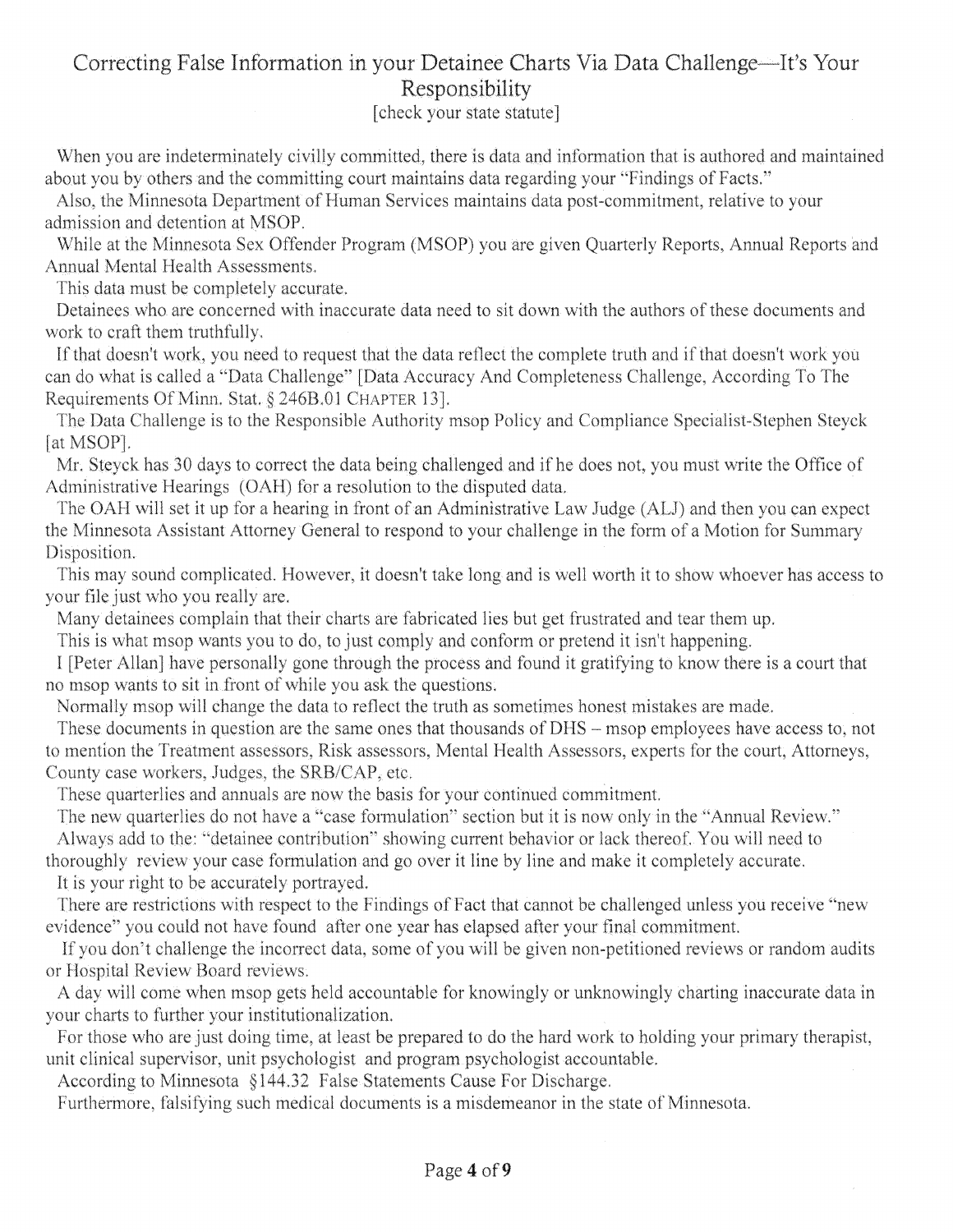MN §144.32 False Statements Cause For Discharge, "Any intentionally false statement in such certificate and any act or omission of a superintendent or superior officer to connive at or permit the same shall be deemed good cause for summary discharge of the person at fault regardless of any contract."

Minnesota statute §253D.03 General Provisions, "The provisions of section §253B.23 apply to commitments under this chapter except where inconsistent with this chapter."

MN §253D.03, Subd. 3. False reports:

Any person who willfully makes, joins *in,* or advises the making of any false petition or report, or knowingly or willfully makes any false representation for the purpose of causing the petition or report to be made or for the purpose of causing an individual to be improperly committed under this chapter, is guilty of a gross misdemeanor. The attorney general or the attorney general's designee shall prosecute violations of this section.

It is your responsibility to hold accountable those who are reporting your data. And to assure that they are recording your data accurately and honestly. [PA/RJH]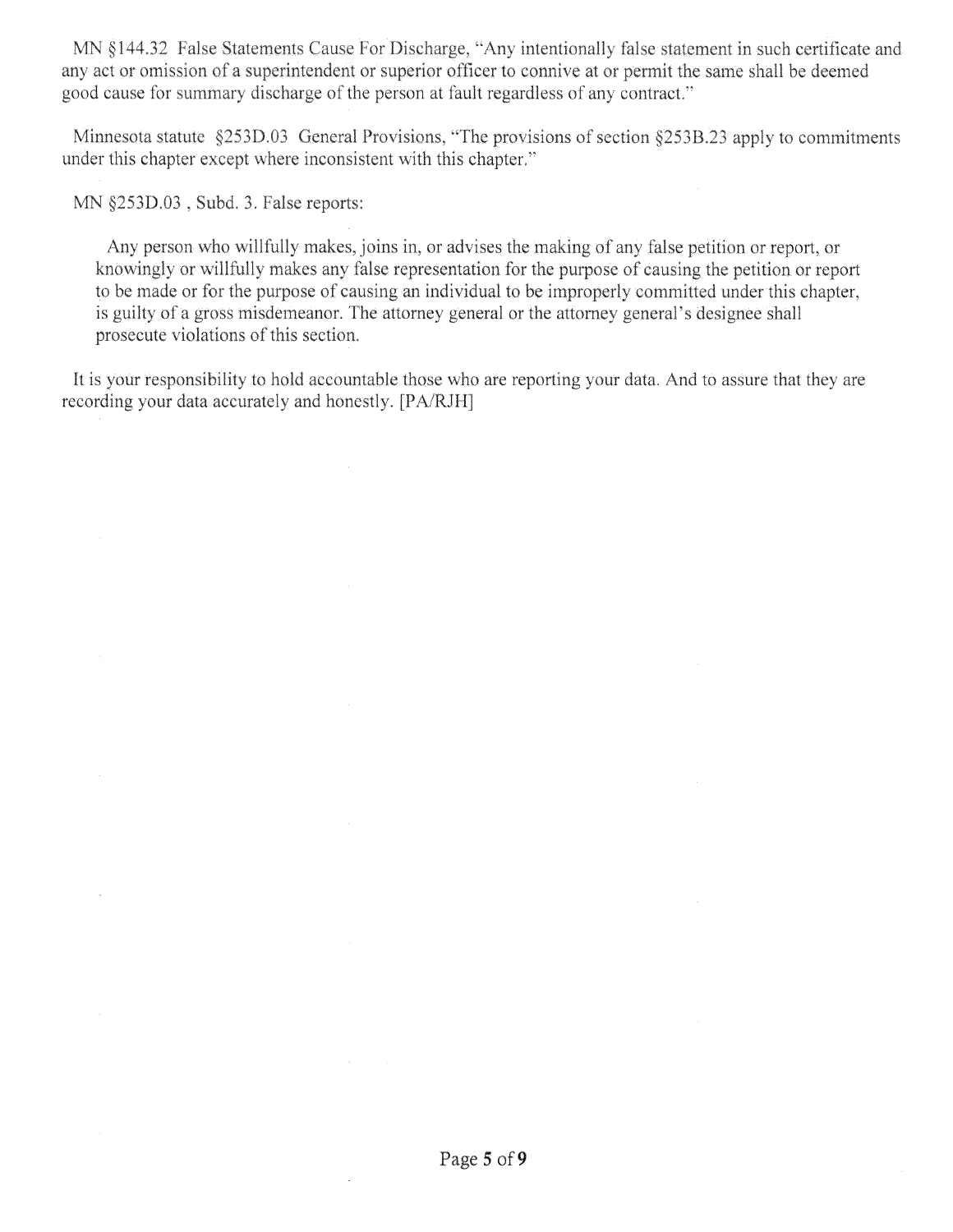## Consent is the Standard of this Millennium.

Psychologists study the behavior of humans, and the main purpose of this research is to help us understand people and to improve the quality of human lives.

Basic research is research that answers fundamental questions about behavior.

Applied research is research that investigates issues that have implications for everyday life and provides solutions to everyday problems.

Basic research and Applied research inform each other, and advances in science occur more rapidly when each type of research is conducted.<sup>1</sup>

The research reported in scientific journals has been evaluated, critiqued, and improved by scientists in the field through the process of what is known as *peer review.* 

Msop's implementation of its "Goal Matrix" has never received any such evaluation or research.

It is an experimental tool meant to correct behavior—not address any perceived mental illnesses.

First of all, the msop treatment model is not used by any other civil commitment program in the country and has never been validated as a way to treat sex offenders.

Note Dr. Miner's testimony as to the Matrix Factors:

Q. Let's talk about the Matrix factors. Do you take any issue with the Matrix factors scoring guide? A. Yes.

Q. And tell me about that.

A. Well, the Matrix factors scoring guide doesn't meet minimal requirement for a psychological test as promulgated by the joint APA-AERA Guidelines for Psychological and Educational Testing. It doesn't include a lot of information that would be required in a guide or in a manual... It's been criticized for being unreliable; I would agree with that... do they use it to structure their program? Yes. Is the scoring adequate? I don't know.<sup>2</sup>

One important tool for ensuring that research is ethical is the use of informed consent. Informed consent, conducted before a participant begins a research session, is designed to explain the research procedures and. inform the participant of his or her rights, during the investigation.

The informed consent explains as much as possible about the true nature of the study, particularly everything that might be expected to influence willingness to participate, but it may in some cases withhold some information that allows the study to work.

MSOP has never requested informed consent to the goal matrix from its detainee population.

Rather, MSOP detainees are subjected to this experimental research without even provided notification that they have become a Human Research Subject.

According to Minnesota [Detainees] Bill of Rights, 144.651 Health Care Bill of Rights

Subd. 12. Right to refuse care.

Competent detainees and residents shall have the right to refuse treatment based on the information required in subdivision 9. Residents who refuse treatment, medication, or dietary restrictions shall be informed of the likely medical or major psychological results of the refusal, with documentation in the individual medical record. In cases where a detainee or resident is incapable of understanding the circumstances but has not been adjudicated incompetent, or when legal requirements limit the right to refuse treatment, the conditions and circumstances shall be fully documented by the attending physician in the detainees or residents medical record.

Subd. 13. Experimental research.

Written, informed consent must be obtained prior to a detainees or residents participation in experimental research. Detainees and residents have the right to refuse participation. Both consent and refusal shall be documented in the individual care record.

[msop Goal Matrix].

Subd. 14. Freedom from maltreatment.

Detainees and residents shall be free from maltreatment as defined in the Vulnerable Adults Protection Act. Maltreatment means conduct described in section *626.5572,* subdivision *15,* or the intentional and nontherapeutic infliction of physical pain or injury, or any persistent course of conduct intended to produce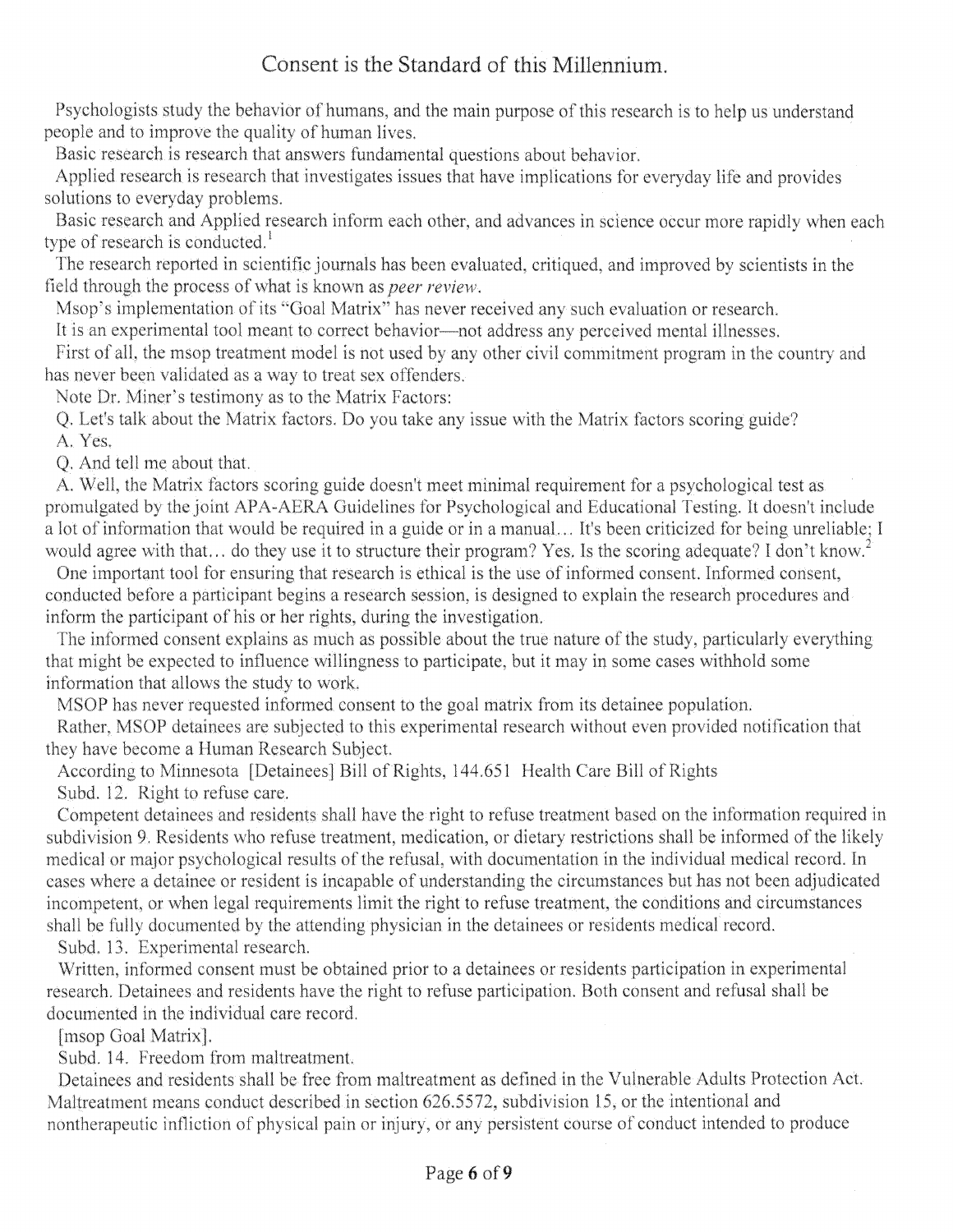mental or emotional distress. Every detainee and resident shall also be free from nontherapeutic chemical and physical restraints, except in fully documented emergencies, or as authorized in writing after examination by a detainees or residents physician for a specified and limited period of time, and only when necessary to protect the resident from self-injury or injury to others.

The evidence has shown that msop treatment progress is scored using the Matrix factors. The Matrix factors were developed and implemented by msop - something that was not previously used and is not used in the same way by any other program in the country.

The evidence is also clear that the Matrix factors form the basis of the msop's treatment program.

The same Matrix Factors are applied, wholesale to all detainees, in a potentially cookie-cutter fashion. Instead, comprehensive assessments should be completed for each detainee to identify specific risk factors and individualized treatment needs, which should then be conveyed in language that the detainee can understand and address in treatment.

Furthermore it must be known and understood that the matrix itself is an experimentation tool.

Detainees are urged to submit a request and ask your primary therapist why you were never requested for your informed consent to an experimentation tool such as the Goal matrix?

It is the responsibility of the primary therapist to notify their detainees of their [Detainee] Bill of Rights and Constitutional Rights to ask for informed consent.

Informed consent that should have been requested back in 2009 – to consent to the experimental tool the goal matrix.

That's ten years, 10 years detainees at msop have been unknowingly participating in the msop's experimental research without informed consent.

Since 2009, MSOP has relied on a 'treatment Matrix' to purportedly assess detainees' needs and progress in treatment. Before that they were not used in msop. No other sex offender commitment or treatment program uses this 'Matrix.'

Despite its stated goals, Minnesota's treatment approach falls flat and falls hard. The goal, observed in theory but not in practice, is to "treat and safely reintegrate" committed individuals at the msop back into the community. But the current three-phase incarnation also provides little to no evidence of progression.

The program's Matrix scoring method fundamentally lacks consistency.

Indeed, the msop did not even bother to train its staff on what factors matter under the Matrix until nearly four years into the model's use. Noting that the msop began using the Goal Matrix in 2009 and began training on factors in 2013. Another year passed in 2014 before the msop trained staff on scoring specifically.

This means that for those 6 years msop detainees were scored by clinical who had no prior training or understood specifically how to score the Matrix factors.

Which lends me to question why detainees in msop are not telling their primary therapist that they know they are not in the correct phase of the program and then to demand that this serious concern be addressed.

I [Russell] urge msop detainees to employ your treatment skills to problem solve this detrimental problem. Be assertive and tell your therapist to immediately acknowledge your progress advance you to the correct phase, CPS, a Provisional Discharge or to support a full discharge from msop.

Most of the msop detainee population should be in Phase III! The lack of urgency surrounding the treatment approach corresponds to its lack of rigor and, ultimately, to its lack of purpose.

And yet, ten years, ten years later, the msop treatment 'Matrix' standards are undefined or ill-defined, lack specific examples of application, and are highly subjective.

Many therapists report that the Matrix is not being uniformly applied and those standards for interpreting the matrix are lacking, allowing a wide range, from impossible-perfection standards to very lenient standards, from one therapist to the next. A mere glance at some of the factors used in various 'behavioral areas' of the Matrix confirms this subjective vagueness: "negative social influences," "poor self-regulation," "general hostility," and "antisocial attitudes and behavior."

The undefined, unspecific Matrix standards used by msop ostensibly to judge treatment progress "allow for overly subjective evaluation by clinicians" in msop.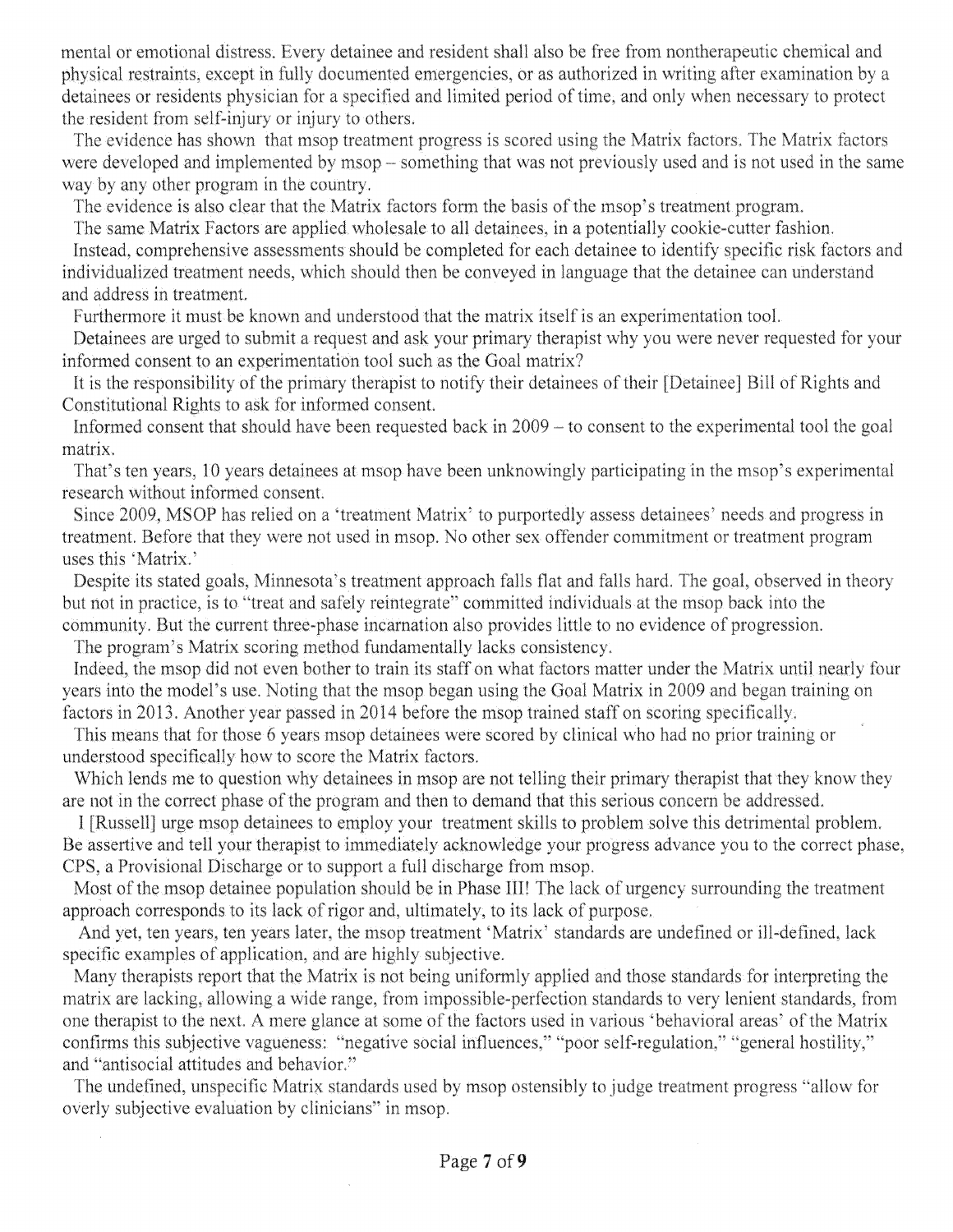In most cases, these Matrix standards have been employed to thwart treatment progress, rather than to promote it.

[Another behavioral experimental research program put into effect into the msop institutionalization regime is the tier project. More on that in a later issue]

Again, although the conclusion made by the Court sounds definitive when ruling msop unconstitutional, MSOP effectiveness of employing the matrix in practice is weighted down by the fanatical adherence by MSOP administrators and clinical supervisors to the unspoken concept that treatment of committed sex offenders 'should' take a long time, on the tacit belief that, to render any msop detainee "safe" for release, he must utterly be 're-made' as a different persona than his own.

It is this belief, never laid bare, that is behind the decades-long detention and treatment of msop's detainees, compelling them to satisfy the Herculean requirements of a practically endless series of "Matrix" "goals" before administrators will consider an individual's release.

This is the vehicle by which each treatment-participating msop detainee is denied "completion" of treatment over countless years, until they simply give up—or die. [RJH]

It is deliberate and cruel.

#### Footnotes

- 1. Lewin, Kurt, The complete social scientist: A Kurt Lewin reader, M. Gold, Ed. Washington, DC: American Psychological Association ©1999
- *Karsjens viesson T.T., Vol. V p.1026 v. 3-25* Ibid. at Vol. VI pp.1 183 v. *5-1184 v. 13*